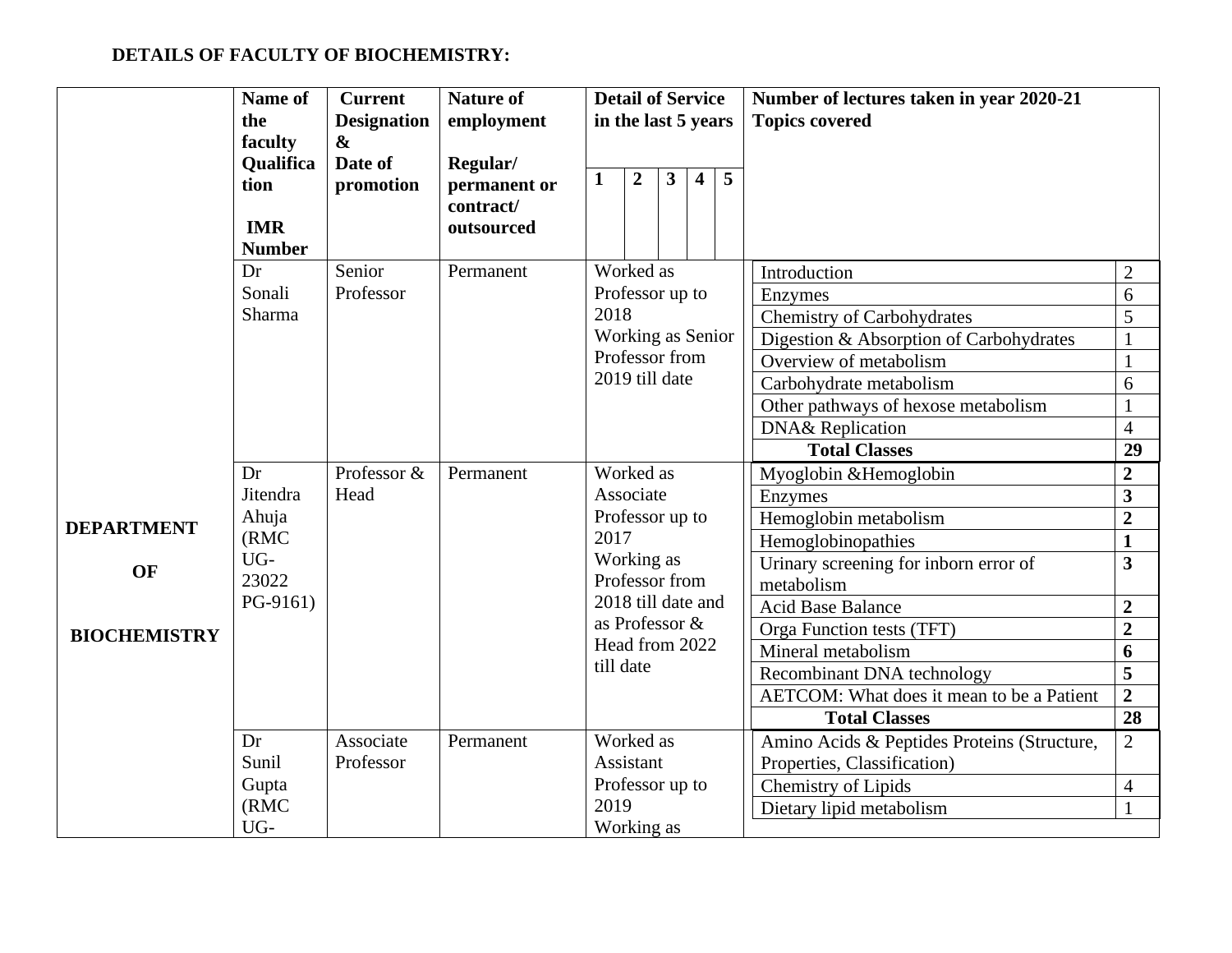| 27012        |       |           | Associate          | Lipid metabolism                                | 7              |  |
|--------------|-------|-----------|--------------------|-------------------------------------------------|----------------|--|
| PG-          |       |           | Professor from     | Amino Acids metabolism                          | $\mathbf{1}$   |  |
| 20226)       |       |           | 2020 till date     | Micronutrient's vitamins (fat soluble)          | $\overline{7}$ |  |
|              |       |           |                    | Organ function tests (LFT)                      | $\overline{2}$ |  |
|              |       |           |                    | RNA & Transcription                             | $\overline{2}$ |  |
|              |       |           |                    | Human Genome project                            | $\mathbf{1}$   |  |
|              |       |           |                    | <b>Total Classes</b>                            | 27             |  |
| Dr           | Tutor | Permanent | Working as tutor   | Cell structure & functions                      | $\overline{2}$ |  |
| Manju        |       |           | since last 5 years | Bioenergetics and Biological oxidation          | $\overline{4}$ |  |
| Jha<br>(RMC) |       |           | till date          | Metabolism of purine & pyrimidine<br>nucleotide | 3              |  |
| UG-          |       |           |                    | The extracellular matrix                        | 3              |  |
| 20771        |       |           |                    | Immunochemistry                                 | $\overline{2}$ |  |
| PG-          |       |           |                    | <b>Biochemistry of Cancer</b>                   | $\overline{2}$ |  |
| 13696)       |       |           |                    | Regulation of gene expression                   | $\overline{2}$ |  |
|              |       |           |                    | Water & electrolyte balance of body fluids      | $\mathbf{1}$   |  |
|              |       |           |                    | Protein sorting                                 | $\mathbf{1}$   |  |
|              |       |           |                    | <b>Total Classes</b>                            | 20             |  |
| Dr           | Tutor | Permanent | Working as tutor   | Integration of metabolism                       | $\mathbf{1}$   |  |
| Priyanka     |       |           | since last 5 years | Nutrition overview & Macronutrients             | 5              |  |
| jain         |       |           | till date          | Organ function tests (RFT)                      | $\overline{2}$ |  |
|              |       |           |                    | Colorimetry & Spectrophotometry                 | $\mathbf{1}$   |  |
|              |       |           |                    | <b>ELISA</b>                                    | $\mathbf{1}$   |  |
|              |       |           |                    | Genetic code & Translation                      | 3              |  |
|              |       |           |                    | Cardiac markers                                 | $\mathbf{1}$   |  |
|              |       |           |                    | <b>Total Classes</b>                            | 18             |  |
| Dr           | Tutor | Permanent | Working as tutor   | Lipid metabolism                                | $\mathbf{1}$   |  |
| Sonal        |       |           | since last 5 years | Amino Acids metabolism                          | $\overline{2}$ |  |
| Bhardwaj     |       |           | till date          | Micronutrient's vitamins (Water soluble)        | 6              |  |
|              |       |           |                    | Free radicals and antioxidants                  | $\overline{2}$ |  |
|              |       |           |                    | Metabolism of xenobiotics                       | $\mathbf{1}$   |  |
|              |       |           |                    | Immunodiffusion                                 | $\mathbf{1}$   |  |
|              |       |           |                    | Cell cycle and Gene mutations                   | $\mathbf{1}$   |  |
|              |       |           |                    | <b>Organ Function Tests (Adrenal Function</b>   | $\mathbf{1}$   |  |
|              |       |           |                    | Tests)                                          |                |  |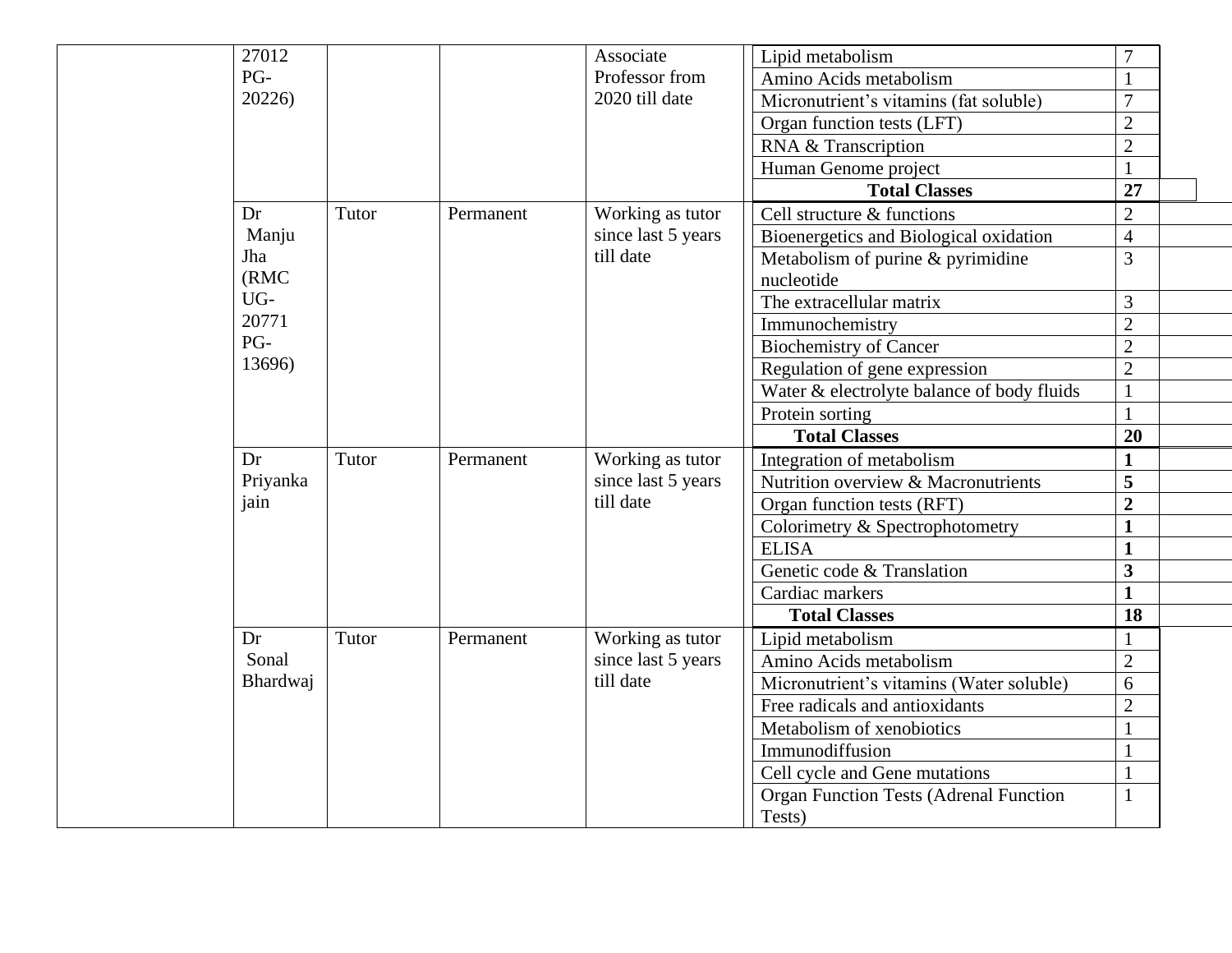|  | t commonly used<br>Energy content of | tood items |           |
|--|--------------------------------------|------------|-----------|
|  | l glycemic index<br>and              |            |           |
|  | <b>Total Classes</b>                 |            | <b>16</b> |

| S. No. | <b>Faculty Name</b> | <b>Publication in Vancouver referencing style</b>                                                                                                                                                                                                                                                                      | <b>Pubmed indexed</b><br>(Yes/No) | <b>Scopus</b>  |
|--------|---------------------|------------------------------------------------------------------------------------------------------------------------------------------------------------------------------------------------------------------------------------------------------------------------------------------------------------------------|-----------------------------------|----------------|
| 1.     | Dr Sonali Sharma    | 1. Gupta B, Sharma S, Bhandari S, Bhardwaj S, Ahmed A. Response of<br>proinflammatory cytokine, tumor necrosis factor-alpha to moderate<br>physical activity in nondiabetic hypertensives and type 2 diabetic<br>hypertensives.<br>Medical<br>Journal<br>of<br>Dr.<br>DY<br>Patil<br>Vidyapeeth.2021Nov;14(6):679-684. | N <sub>o</sub>                    | Yes            |
|        |                     | 2. Sharma S. Hypertension Gene Risk Score in Diagnosis and Prediction of   No<br>Complications. RUHS Journal of Health Sciences. 2021 January-<br>March; 6(1):53-62.                                                                                                                                                   |                                   | N <sub>o</sub> |
|        |                     | 3. Sharma AK, Baig VN, Ahuja J, Sharma S, Panwar RB, Katoch VM,<br>Gupta R. Efficacy of IVRS-based mHealth intervention in reducing<br>cardiovascular risk in metabolic syndrome: A cluster randomized trial.<br>Diabetes & Metabolic Syndrome: Clinical Research & Reviews. 2021<br>Jun 21; 15:1-8.                   | Yes                               | N <sub>o</sub> |
|        |                     | 4. Sharma S, Sharma AK, Dalela G, Dhakar P, Singh TV, Baig VN,<br>Kacker S, Panwar RB, Gupta R. Association of SARS CoV-2 Cycle<br>Threshold (Ct) with Outcomes in COVID-19: Hospital-Based Study. The<br>Journal of the Association of Physicians of India. 2021 Jul 1;69(7):20-<br>3.                                | Yes                               | N <sub>0</sub> |
|        |                     | 5. Meena AK, Sharma S, Gupta B, Ahmed A. Correlation of Gamma   No<br>Glutamyl Transferase with Traditional Risk Markers of Cardiovascular<br>Disease in Different Obesity Phenotypes. Journal of Clinical &<br><b>Diagnostic Research.</b> 2021 Apr 1;15(4):11-15.                                                    |                                   | N <sub>o</sub> |
|        |                     | 6. Bhardwaj S, Sharma S. Therapeutic effects of yoga on Quality-of-life<br>outcomes in patients with type 2 Diabetes mellitus $- A$ prospective<br>randomized trial. Journal of Evidence based Medicine and Healthcare.<br>2020;7(38):6809-6814.                                                                       | N <sub>0</sub>                    | N <sub>o</sub> |
|        |                     | 7. Y Pasricha, S Sharma, S Kalla. Association of Sleep Quality with No<br>Academic Performance in First Year Undergraduate Medical Students.                                                                                                                                                                           |                                   | N <sub>o</sub> |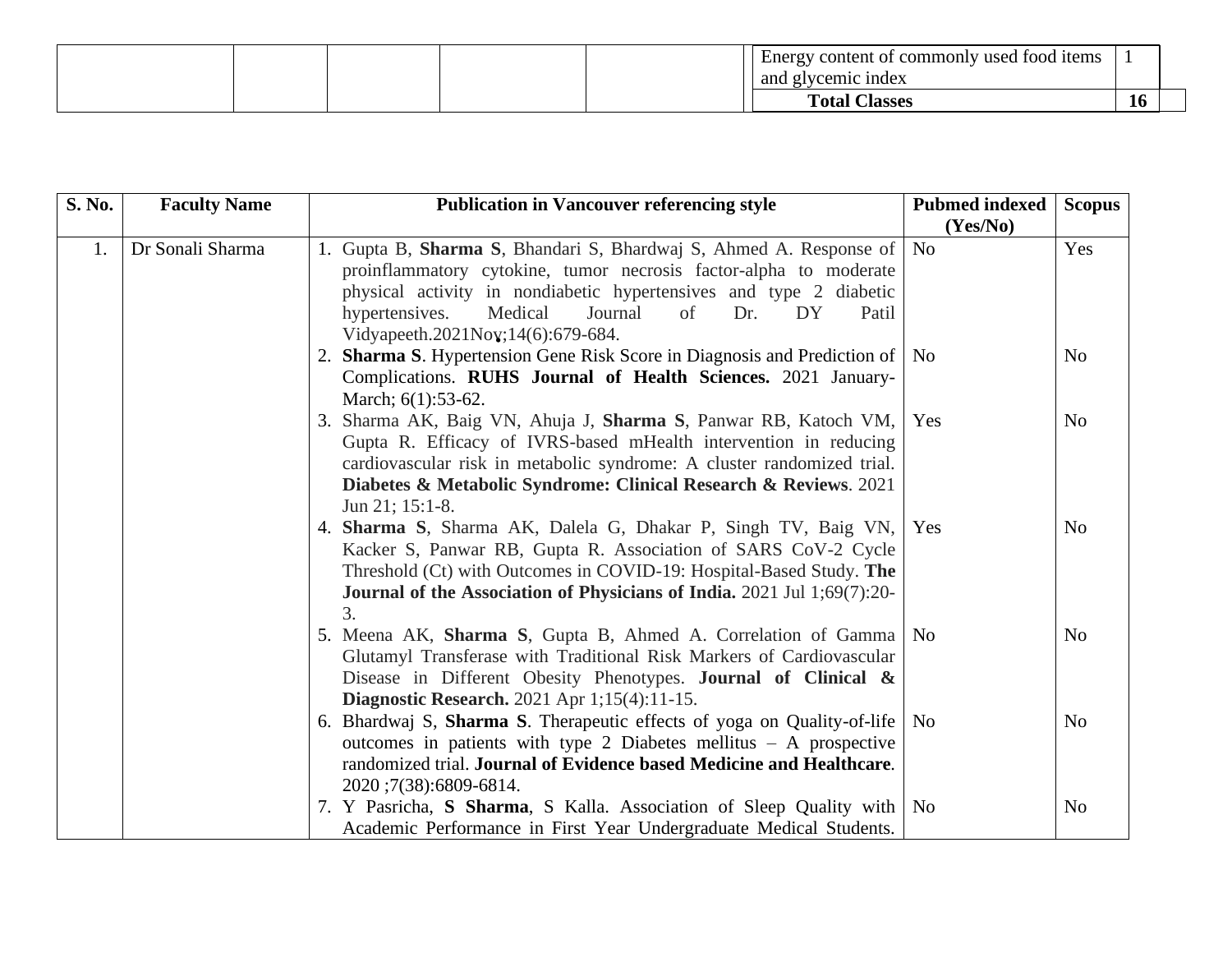| RUHS Journal of Health Sciences. 2020 July- September ;5(3):164-              |                |                |
|-------------------------------------------------------------------------------|----------------|----------------|
| 167.                                                                          |                |                |
| 8. Gupta B, Sharma S, Bhandari S, Jangir S. Efficacy of moderate-intensity    | N <sub>o</sub> | N <sub>o</sub> |
| physical activity in lowering non-high-density lipoprotein cholesterol in     |                |                |
| stage 2 essential hypertensive patients. Journal of Dr. NTR University        |                |                |
| of Health Sciences. 2020 Apr 1;9(2):80-85.                                    |                |                |
| 9. Jha M, Sharma S, Jain P. Uncoating the Global virus: SARS                  | N <sub>o</sub> | N <sub>o</sub> |
| Coronavirus-2. RUHS Journal of Health Sciences. 2020;5(1);46-54.              |                |                |
| 10. Sharma S, Bhardwaj S, Jangir S, Gupta B. Influence of yoga on status of   | N <sub>o</sub> | Yes            |
| lipid indices in type 2 diabetes mellitus subjects. International Journal     |                |                |
| of Diabetes in Developing Countries. 2020 Sep; 40(3): 410-5.                  |                |                |
| 11. Jain P, Jha M, Sharma S, Bapna A. Adverse effect of androgen              |                |                |
| deprivation therapy on metabolic syndrome and its components in               | N <sub>o</sub> | N <sub>o</sub> |
| metastatic prostate carcinoma patients. International Journal of              |                |                |
| Clinical and Diagnostic Research. 2019;7(6):141-153.                          |                |                |
| 12. Sharma S, Gupta R. Public universities as catalysts for research:         | N <sub>o</sub> | N <sub>0</sub> |
| Rajasthan University of Health Sciences. RUHS Journal of Health               |                |                |
| Sciences. 2019;3(4):119-121.                                                  |                |                |
| 13. Bhardwaj S, Sharma S, Jangir S, Dhakar P. Effect of yoga therapy on       |                |                |
| glycemic parameters in type 2 diabetic subjects. International Journal        | N <sub>o</sub> | N <sub>0</sub> |
| of Yoga Physiotherapy and Physical Education. 2019;4(4):52-57.                |                |                |
| 14.S Kalla, S Sharma, NS Kalla. The association between basal metabolic       |                |                |
| index and blood pressure in school children of urban area in Jaipur           | N <sub>o</sub> | N <sub>0</sub> |
| district. RUHS Journal of Health Sciences. 2019;4(1):24-29.                   |                |                |
| 15. Sanghera DK, Bejar C, Sharma S, Gupta R, Blackett PR. Obesity             | Yes            | N <sub>0</sub> |
| genetics and cardiometabolic health: potential for risk prediction.           |                |                |
| Diabetes, Obesity and Metabolism. 2019 May; 21(5):1088-100.                   |                |                |
| 16. Kacker S, Saboo N, Sharma S, Sorout J. Quasi prospective comparative      | Yes            | N <sub>0</sub> |
| study on effect of yoga among prediabetics on progression of                  |                |                |
| cardiovascular risk factors. International Journal of Yoga. 2019              |                |                |
| May; 12(2): 114.                                                              |                |                |
| 17.S Sharma. Promoting sciences at state medical colleges. RUHS Journal       | N <sub>0</sub> | N <sub>o</sub> |
| of Health Sciences. 2017;2(3):101-102.                                        |                |                |
| 18. Jha M, Sharma S, Kaushik G G, Jain P. Cystatin C: A novel marker for      | N <sub>o</sub> | N <sub>0</sub> |
| early renal impairment in diabetic patients. Scholars Journal of Applied      |                |                |
| Medical Sciences. 2017;5(4B):1359-1364.                                       |                |                |
| 19. Sharma S, Gupta N, Kaushik G G, Jain A. Alterations in serum mineral   No |                | N <sub>o</sub> |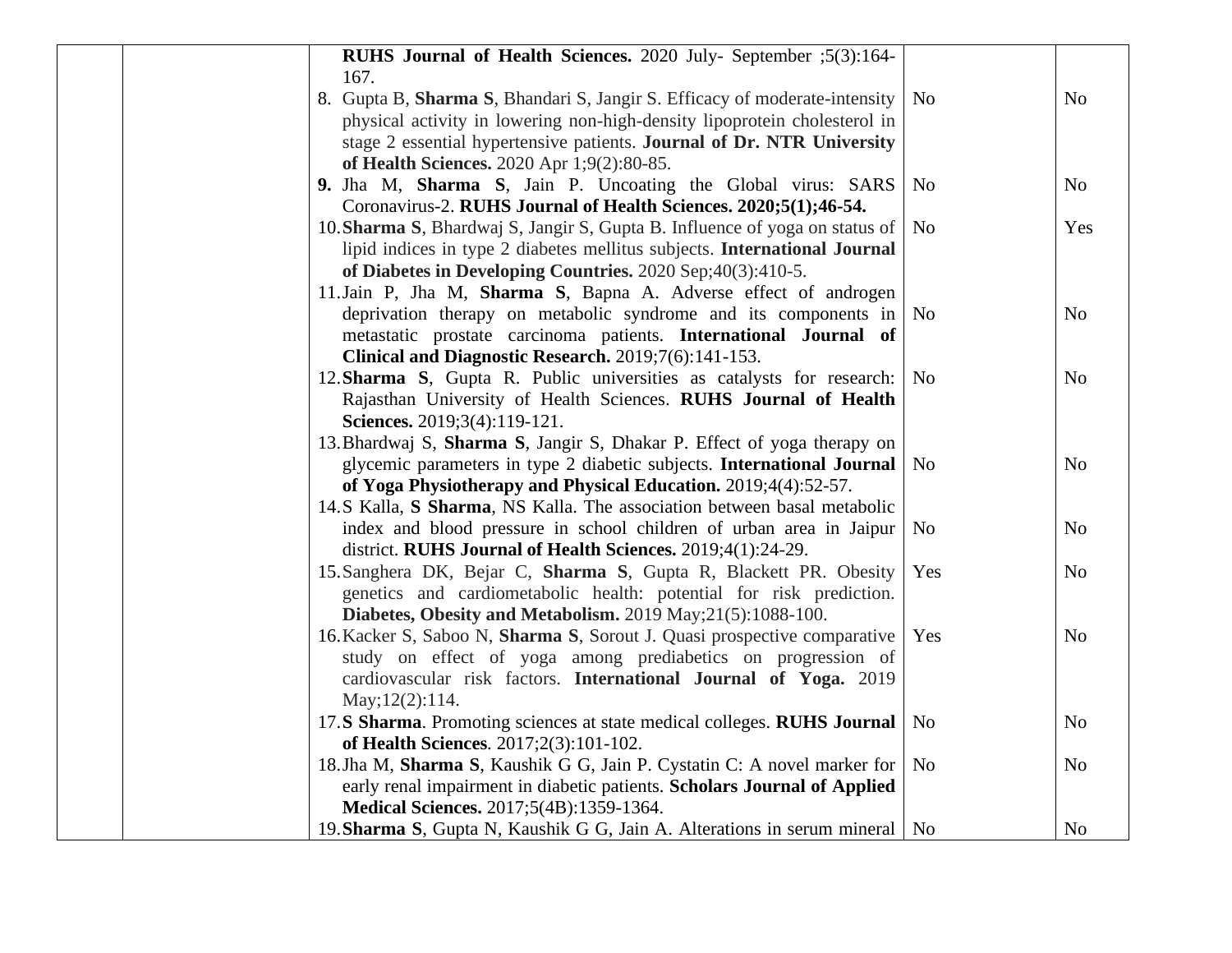| status in subclinical hypothyroidism. Indian Medical Gazette. 2017;<br>CLI (3):64-78. |                |                |
|---------------------------------------------------------------------------------------|----------------|----------------|
| 20. Jain P, Sharma S, Jha M, Bapna A. Long term effects of various                    | N <sub>o</sub> | N <sub>o</sub> |
| therapies on the metabolic risk factors in prostate carcinoma patients.               |                |                |
| Scholars Journal of Applied Medical Sciences. 2017;5(3B):787-795.                     |                |                |
| 21. Kacker S, Saboo N, Sharma S. Prediabetes, Cardiovascular risk and                 | N <sub>o</sub> | N <sub>0</sub> |
| lifestyle intervention. Indian Journal of Basic and Applied Medical                   |                |                |
| Research. 2016;5(4):656-665.                                                          |                |                |
| 22. Sharma S, Kacker S. Mentoring: An essential catalyst in professional              | N <sub>o</sub> | N <sub>o</sub> |
| development of teaching faculty and medical students. RUHS Journal of                 |                |                |
| <b>Health Sciences.</b> 2016;1(1):29-35.                                              |                |                |
| 23. Kacker S, Saboo N, Sharma M, Sharma M, Sharma S, Jitendra. Effect of              | N <sub>o</sub> | N <sub>o</sub> |
| advance meditation program on Poincare plot of heart rate variability in              |                |                |
| young population. Indian Journal of Basic and Applied Medical                         |                |                |
| Research. 2016;5(4):868-889.                                                          |                |                |
| 24. Singh Y R, Soni N, Kaushik G G, Sharma S, Broca J S. Study of serum               | N <sub>0</sub> | N <sub>o</sub> |
| levels of homocysteine, vitamin B12 and folic acid in women with a                    |                |                |
| previous history of gestational diabetes mellitus. SSRG International                 |                |                |
| <b>Journal of Medical Science.</b> 2016;3(3):1-4.                                     |                |                |
| 25. Yadav P, Kaushik G G, Sharma S. Importance of Screening Type-2                    | N <sub>o</sub> | N <sub>0</sub> |
| Diabetics for Thyroid Dysfunction and Dyslipidemia. International                     |                |                |
| Journal of Biochemistry and Biophysics. 2015;3(2):7-12.                               |                |                |
| 26. Jha M, Kaushik G G, Sharma S. Usefulness of Serum Cystatin-C as an                | N <sub>o</sub> | N <sub>o</sub> |
| index of renal function in diabetic nephropathy. International Journal                |                |                |
| of Health Sciences and Research. 2015;10(5):124-128.                                  |                |                |
| 27. Verma T, Soni N, Kaushik G G, Sharma S, Jain A, Broca J S. Study of               | N <sub>o</sub> | No             |
| glycemic biomarkers in diabetic patients with chronic kidney disease.                 |                |                |
| International Journal of Advanced Research. 2015;11(3):1602-1605.                     |                |                |
| 28. Makwana A, Soni N, Kaushik G G, Sharma S, Makwana D. Serum                        | N <sub>o</sub> | N <sub>o</sub> |
| levels of pregnancy associated plasma protein-A, Activin-A and Inhibin-               |                |                |
| A in patients with ectopic pregnancy. International Journal of                        |                |                |
| <b>Advanced Research.</b> 2015;10(3):188-191.                                         |                |                |
| 29. Sharma A, Kaushik G G, Sharma S, Broca J S. Relationship between                  | N <sub>o</sub> | N <sub>o</sub> |
| acylated ghrelin and uric acid in prediabetic obese individuals.                      |                |                |
| International Journal of Recent Trends in Science and Technology.                     |                |                |
| 2015;13(3):531-535.                                                                   |                |                |
| 30. Sharma S, Kacker S, Jha M. Effectiveness of horizontal integrated   No            |                | N <sub>o</sub> |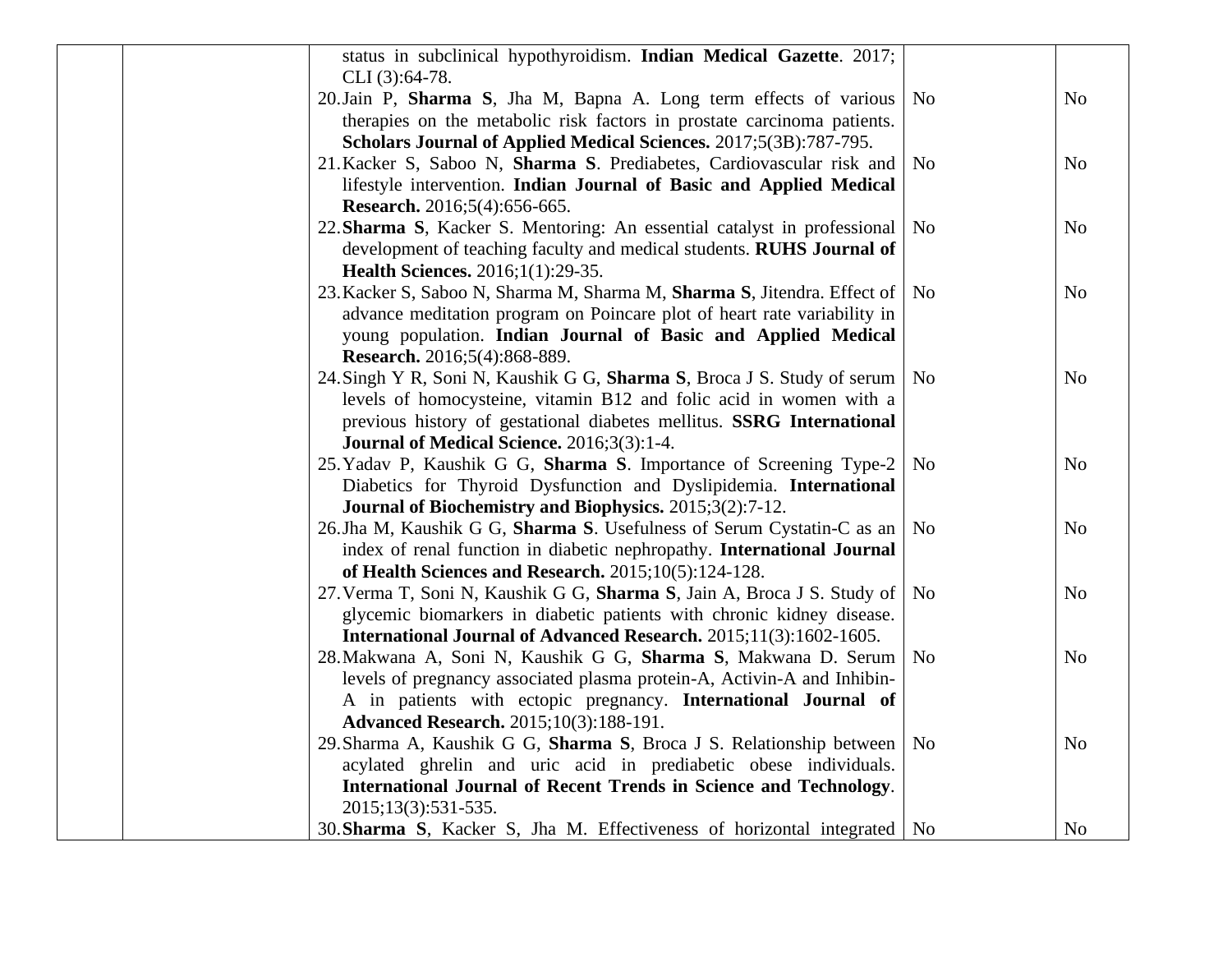| teaching programme in medical curriculum. International Journal of                                                              |                |                |
|---------------------------------------------------------------------------------------------------------------------------------|----------------|----------------|
| Pharmaceutical Sciences and Research. 2015;6(6):976-980.                                                                        |                |                |
| 31. Gupta N K, Sharma S, Kaushik G G, Gupta B. Association between                                                              | N <sub>o</sub> | N <sub>o</sub> |
| indexes of insulin sensitivity and resistance and serum magnesium level                                                         |                |                |
| in over weight diabetic subjects. Indian Journal of Clinical Practice.                                                          |                |                |
| 2014;24(10):932-937.                                                                                                            |                |                |
| 32. Sharma A, Meena S, Jain A, Kaushik G G, Sharma S, Meena C K, Broca                                                          | N <sub>o</sub> | N <sub>o</sub> |
| J S. Serum leptin and adiponectin in Indian female population with                                                              |                |                |
| thyroid dysfunction. International Journal of Applied Research.                                                                 |                |                |
| 2015;3(5):1520-1524.                                                                                                            |                |                |
| 33. Sharma R, Sharma TK, Kaushik GG, Sharma S, Vardey SK, Sinha M.                                                              | Yes            | N <sub>o</sub> |
| Subclinical hypothyroidism and its association with cardiovascular risk                                                         |                |                |
| factors. Clinical Laboratory. 2011 Jan 1;57(9-10):719-24.                                                                       |                |                |
| 34. Sharma R, Sharma S, Kaushik G G. Gamma-glutamyl transferase (GGT)                                                           | N <sub>o</sub> | N <sub>0</sub> |
| - a novel marker of endothelial dysfunction? Journal Indian Academy                                                             |                |                |
| of Clinical Medicine. 2010;11(1):26-30.                                                                                         |                |                |
| 35. Kaushik GG, Sharma S, Sharma R, Mittal P. Association between                                                               | Yes            | N <sub>o</sub> |
| gamma glutamyl transferase and insulin resistance markers in healthy                                                            |                |                |
| obese children. The Journal of the Association of Physicians of India.                                                          |                |                |
| 2009 Oct 1; 57:695-8.                                                                                                           | N <sub>o</sub> |                |
| 36. Sharma S, Kaushik G G, Kacker S. Biomarkers of alcohol consumption;                                                         |                | N <sub>0</sub> |
| an insight. Indian Journal of Clinical Practice. 2009;19(8):34-38.<br>37. Sharma S, Kaushik G G, Kacker S, Varma V, Shiv Ram K. | N <sub>o</sub> | N <sub>o</sub> |
| Measurement of creatine kinase activity for the early diagnosis of ectopic                                                      |                |                |
| pregnancy. Current Medical Trends. 2007;11(1-2):2086-90.                                                                        |                |                |
| 38. Kaushik G G, Sharma S, Sharma R, Kacker S, Jindel A, Chatterjee S.                                                          | N <sub>o</sub> | N <sub>0</sub> |
| Role of adenosine deaminase in oxidative stress and diabetes mellitus.                                                          |                |                |
| <b>Indian Medical Journal.</b> 2006;100(10):341-4.                                                                              |                |                |
| 39. Kacker S, Sharma R D, Sharma S. Lipid profile levels in various                                                             | N <sub>o</sub> | N <sub>o</sub> |
| exercise regimes. Indian Medical Journal. 2006;100(11):373-6.                                                                   |                |                |
| 40. Sharma S, Kaushik G G, Kacker S. Homocysteine and cardiovascular                                                            | N <sub>o</sub> | N <sub>o</sub> |
| disease. The Indian Practitioner. 2006;59(12):805-10.                                                                           |                |                |
| 41. Sharma R, Kaushik G G, Sharma S. Obesity and type 2 diabetes, its                                                           | N <sub>o</sub> |                |
| association with lipids, glucose levels and glycosylated haemoglobin.                                                           |                | N <sub>o</sub> |
| Indian Medical Gazette. 2005; CXXXIX (12):514-20.                                                                               |                |                |
| 42. Sharma S, Kaushik G G, Kacker S. Antioxidant enzyme activity and                                                            | N <sub>o</sub> | N <sub>o</sub> |
| lipid peroxidation in type 1 diabetic children. Indian Medical Gazette.                                                         |                |                |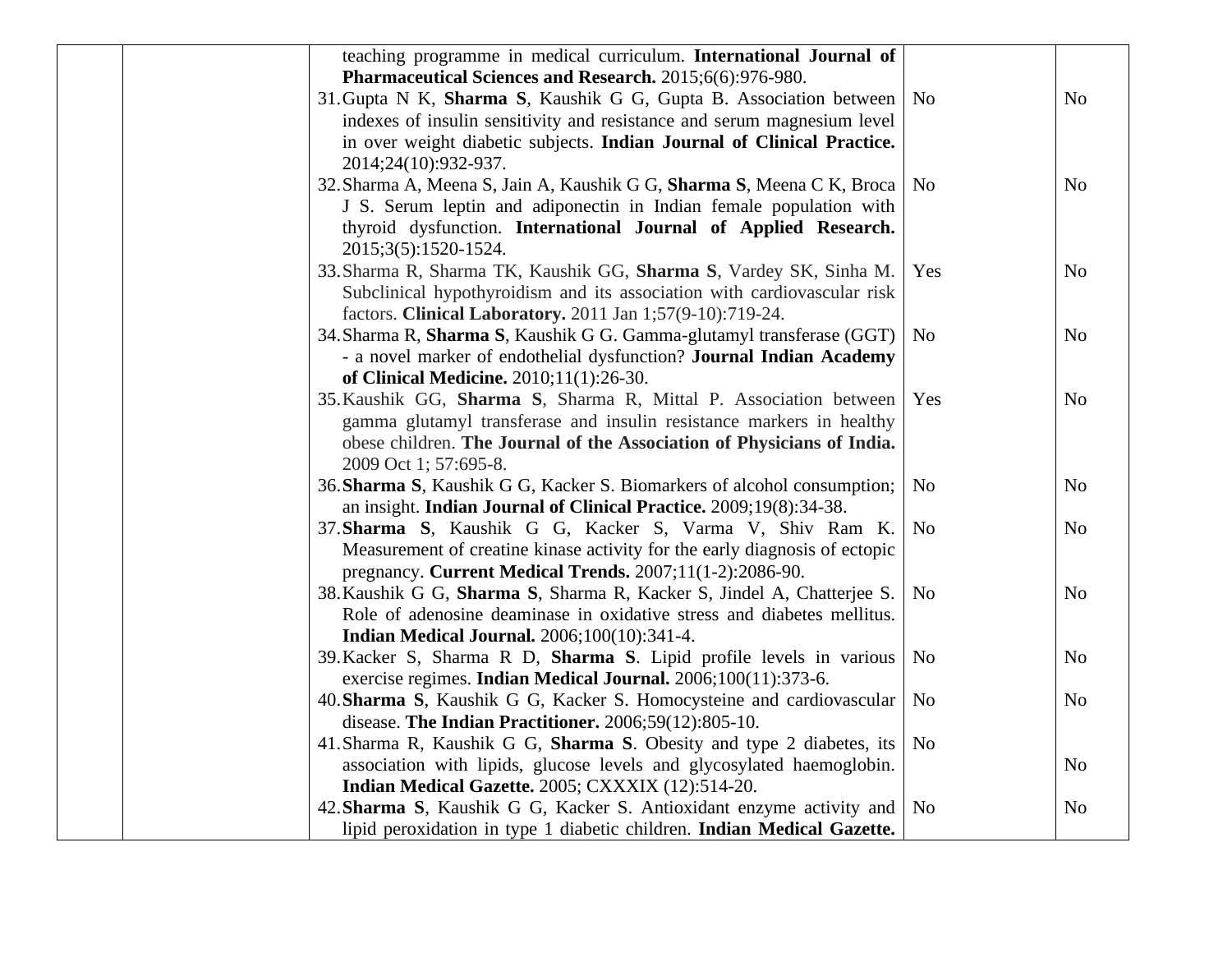|    |                   | 2003; XXXVIII (10):397-401.                                                                                                                                                                                                                                    |                |                |
|----|-------------------|----------------------------------------------------------------------------------------------------------------------------------------------------------------------------------------------------------------------------------------------------------------|----------------|----------------|
|    |                   | 43. Sharma PK, Sharma S, Badade ZG, Sagana P, Purohit SD. Antioxidant<br>enzymes and lipid peroxidation in Diabetics. Current Medical Trends.                                                                                                                  | N <sub>o</sub> | N <sub>o</sub> |
|    |                   | 1998; 2:401-5.<br>44. Purohit SD, Sharma S, Sharma PK, Rawtani J, Gupta R. Lipid peroxides<br>and scavenging enzyme system in pulmonary tuberculosis. Current                                                                                                  | N <sub>o</sub> | N <sub>0</sub> |
|    |                   | <b>Medical Trends.</b> 1997; 1:123-7.                                                                                                                                                                                                                          |                |                |
|    |                   | 45. Sharma S, Sharma PK, Vardey SK, Purohit SD. Insulin secretory<br>response after glucose load in diabetics. Current Medical Trends. 1997;                                                                                                                   | N <sub>o</sub> | N <sub>0</sub> |
|    |                   | $1:63-5.$<br>46. Sharma S, Sharma PK, Kaushik GG, Purohit SD. Lipid Profile-Effect of<br>consumption and cessation of alcohol-six weeks study. Current Medical                                                                                                 | <b>No</b>      | N <sub>o</sub> |
| 2. | Dr Jitendra Ahuja | Trends. 1997; 1:68-70.<br>1. Sharma AK, Baig VN, Ahuja J, Sharma S, Panwar RB, Katoch VM,<br>Gupta R. Efficacy of IVRS-based mHealth intervention in reducing<br>cardiovascular risk in metabolic syndrome: A cluster randomized                               | $\rm No$       | N <sub>o</sub> |
|    |                   | trial. Diabetes Metab Syndr. 2021 Sep-Oct;15(5):102182.<br>2. Reshu G, Prahlad D, Jitendra A, Raman G. Clinical Characteristics of<br>a Severe Headache and Its Impact on Personal Life of Patients. Int J<br>Cur Res Rev. Vol 13 Issue 10, May, 2021, 95-100. | N <sub>0</sub> | N <sub>0</sub> |
|    |                   | 3. Agarwal A, Goel R, Mittal C, Sharma P, Ahuja J, Yadav M.<br>Prevalence & perinatal outcome of GDM: a tertiary teaching<br>hospital-based study. International Journal of Health and Clinical<br>Research. 2020;3(11):1-5.                                   | N <sub>o</sub> | N <sub>o</sub> |
|    |                   | 4. Goel R, Agarwal A, Upadhyay S, Sharma D, Goel S, Ahuja J.<br>Secondary scleral fixated intraocular lens implantation in aphakia -<br>sutured vs suture less SFIOL's. Int J Health Clin Res. 2020;3(10):1-<br>5.                                             | N <sub>0</sub> | N <sub>o</sub> |
|    |                   | 5. Goel R, Agarwal A, Priyadarshini A, Sharma D, Agarwal A, Ahuja<br>J. Clinical outcomes of descemet membrane endothelial keratoplasty<br>(DMEK) cases at A tertiary Care Hospital in North India. Int J Health<br>Clin Res. 2020;3(7):195-201.               | N <sub>o</sub> | N <sub>o</sub> |
|    |                   | 6. Garg D, Gupta R, Ahuja J. Association of vitamin D deficiency with<br>demographic factors and socio-economic status of parents of Indian                                                                                                                    | No             | N <sub>0</sub> |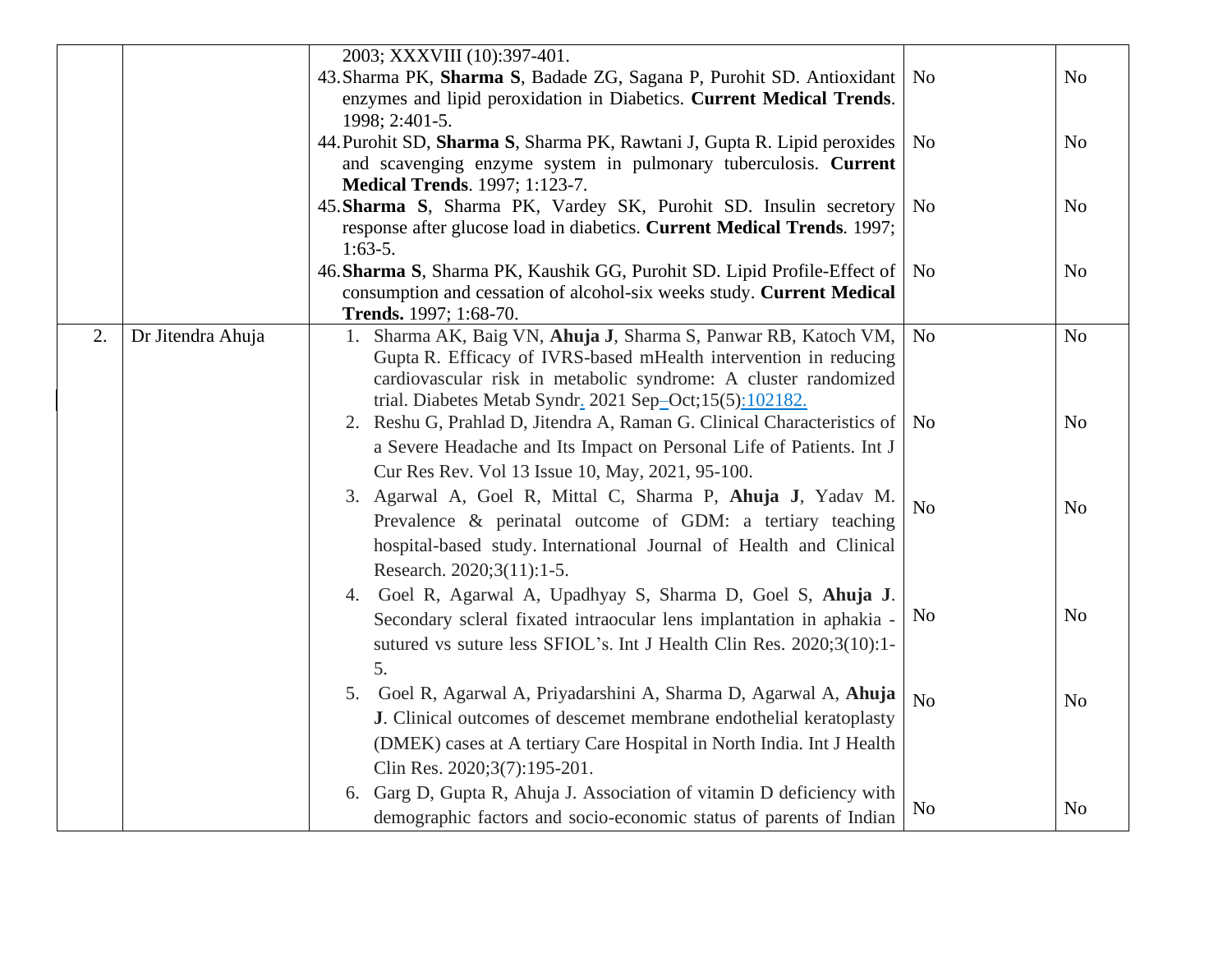| children under 5 years of age; IJMSE 2016;3(4) 377-380.<br>7. Dalela G, Ahuja J, Khayyam N, Sharma A., A study on surgical<br>wound infections caused by staphylococcus species with special<br>reference<br>methicillin<br>Resistant<br>Staphylococci.<br>to<br><b>IJMSE</b><br>$2016;3(1):107-13.$ | N <sub>0</sub> | N <sub>o</sub> |
|------------------------------------------------------------------------------------------------------------------------------------------------------------------------------------------------------------------------------------------------------------------------------------------------------|----------------|----------------|
| 8. Dalela G, Baig V N, Ahuja J, Khayyam N, Sharma A. Blood stream<br>infections caused by ESBL and AMPC producing gram negative<br>bacilli in a tertiary care hospital IJMSE 2015.;2(4):174-79.                                                                                                      | N <sub>o</sub> | N <sub>o</sub> |
| 9. Gupta SK, Ahuja J, Sharma A. Electrolytes imbalance in traumatic<br>brain injury patients. IJMSE $2014;1(4):49-57$ .<br>10. Jain M, Ahuja J. The effect of rosiglitazone on liver in type 2                                                                                                       | N <sub>o</sub> | N <sub>0</sub> |
| Diabetes patients. Int J Curr Res Rev. 2013;05(09):30-5.                                                                                                                                                                                                                                             | N <sub>o</sub> | N <sub>0</sub> |
| 11. Sangeeta N, Gupta K, Ahuja J. Rate pressure product–A diagnostic<br>tool in determining the cardiovascular risk in postmenopausal<br>women. Int J Curr Res Rev. 2012;4(20):134-8.                                                                                                                | N <sub>o</sub> | N <sub>o</sub> |
| 12. Gupta S, Meena S K, Ahuja J, Dutt B V. A study of trace elements<br>(Iron, zinc, Copper, selenium) in liver cirrhosis patients. IJCRR.<br>2012;4(11):69-75.                                                                                                                                      | N <sub>o</sub> | N <sub>0</sub> |
| 13. Basu A, Ahuja J. A study of association between C-reactive protein<br>and features of metabolic syndrome. IJCRR. 2012;4(2):83-7.<br>14. Ahuja J, Basu A. Study of C - reactive protein level in patients of                                                                                      | N <sub>o</sub> | N <sub>o</sub> |
| acute ischemic stroke and its correlation with serum lipid profile,<br>IJHSR. 2012;2(3):40-8.<br>15. Meena SK, Meena A, Ahuja J, Vishnu D B. A study of gamma-                                                                                                                                       | N <sub>o</sub> | N <sub>0</sub> |
| glutamyltransferase (GGT) in type 2 diabetes mellitus its risk factors.<br>IJCRR.2012;4(11):89-95.                                                                                                                                                                                                   | N <sub>o</sub> | N <sub>o</sub> |
| 16. Gajwani T, Ahuja J. An evaluation of diagnostic importance of<br>fibreoptic bronchoscopy and induced sputum in the diagnosis of<br>IJCRR.<br>smear-negative<br>pulmonary<br>tuberculosis.<br>sputum<br>2012;4(6):49-55.<br>17. Gajwani T, Ahuja J. A comparative study of serum adenosine        | N <sub>0</sub> | N <sub>o</sub> |
|                                                                                                                                                                                                                                                                                                      |                |                |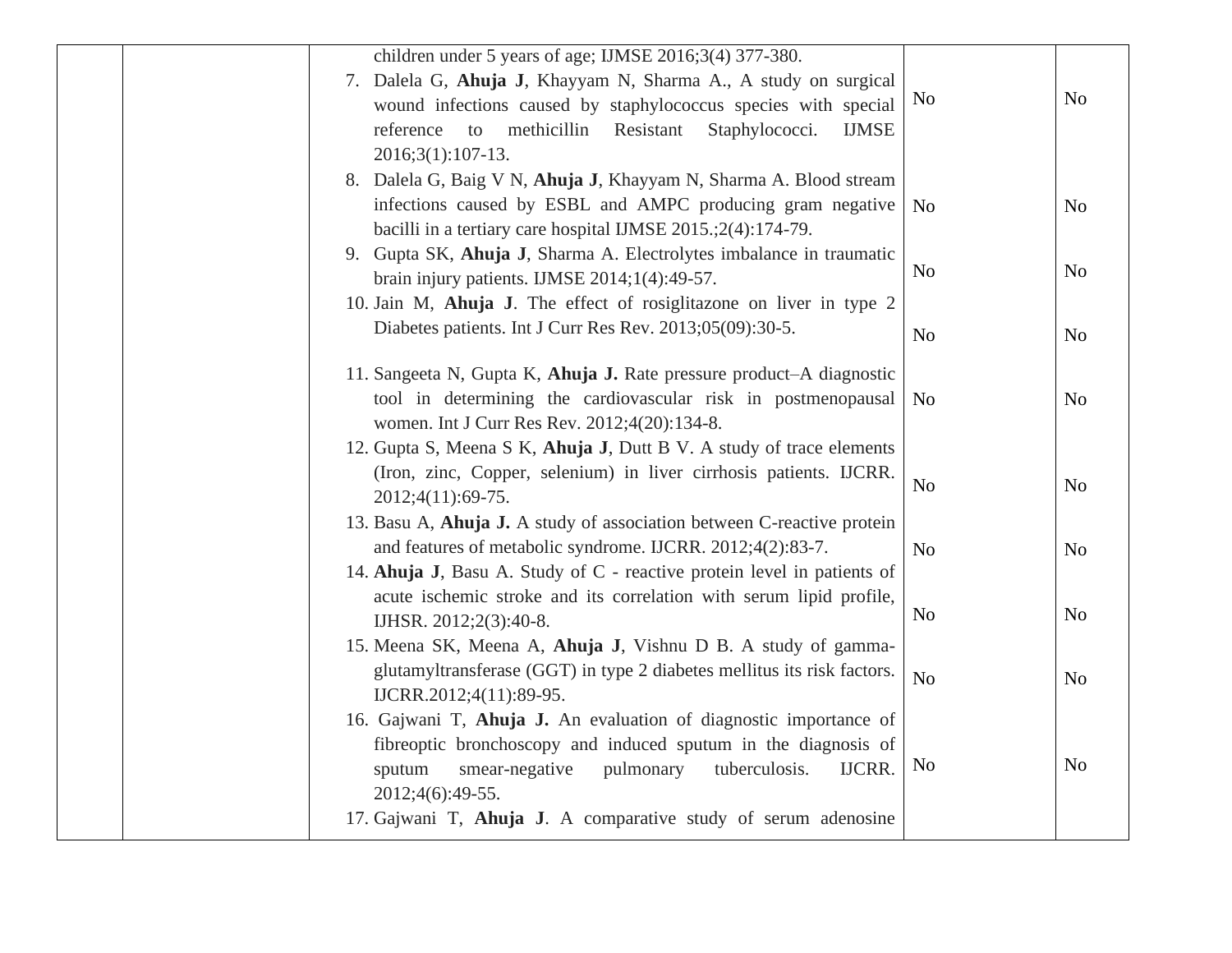|    |                | deaminase enzyme and serum ferroxidase albumin ratio in diagnosis                                                                                                                                                                                                                                                     | N <sub>o</sub> | No             |
|----|----------------|-----------------------------------------------------------------------------------------------------------------------------------------------------------------------------------------------------------------------------------------------------------------------------------------------------------------------|----------------|----------------|
|    |                | of pulmonary tuberculosis. IJCRR. 2012;4(4):53-8.                                                                                                                                                                                                                                                                     |                |                |
| 3. | Dr Sunil Gupta | 1. Gupta S, Singh H, Bairwa SK, Gupta VL. Correlation between trace<br>metals (copper, zinc iron, selenium) levels and the severity of liver<br>cirrhosis. International journal of medical science and education.<br>2016 April-June; 3(2):212-216.                                                                  | N <sub>o</sub> | N <sub>o</sub> |
|    |                | 2. Bairwa SK, Kumri S, Gupta S, Gupta VL. Assessment of the serum   No<br>aluminum and zinc level among chronic kidney disease patients on<br>conservative management vs continuous ambulatory peritoneal dialysis.<br>International journal of medical science and education. 2017 July-<br>September; 4(3):241-246. |                | No             |
|    |                | 3. Gupta S, Meena SK, Ahuja J, Bohra VD. A study of trace elements<br>(iron, zinc, copper, selenium) in liver cirrhosis patients. International<br>journal of current research and review. 2012 August; 4(16):69-75.                                                                                                  | N <sub>0</sub> | N <sub>o</sub> |
|    |                | 4. Kumar M, Kothari S, Dhakar P, Gupta S. Assessment of clinical profile<br>and endoscopic profile of patients with upper gastrointestinal bleed.<br>International journal of medical science and education. 2019 July-<br>September; 6(3):91-94.                                                                     | N <sub>0</sub> | N <sub>o</sub> |
|    |                | 5. Kumar M, Saini VK, Dhakar P, Gupta S. Assessment and evaluation of   No<br>profile of fatty liver at tertiary care hospital. International journal of<br>medical science and education. 2019 October-December; 6(4):110-113.                                                                                       |                | N <sub>o</sub> |
| 4. | Dr Manju Jha   | 1. Jha M, Sharma S, Jain P. Uncoating the global virus: SARS Corona<br>virus. RUHS Journal of Health Sciences. 2020 Jan-Mar;5(1): 46-54.                                                                                                                                                                              | N <sub>o</sub> | N <sub>o</sub> |
|    |                | 2. Jain P, Jha M, Sharma S, Bapna A. Adverse Effect of Androgen<br>Deprivation Therapy on Metabolic Syndrome and its Components in<br>Metastatic Prostate Carcinoma Patients. International Journal of<br>Clinical and Diagnostic Research.2019 Nov-Dec;7(6):141-153.                                                 | N <sub>o</sub> | N <sub>o</sub> |
|    |                | 3. Jha M, Sharma S, Kaushik G G, Jain P. Cystatin C: A Novel Marker for<br>Early Renal Impairment in Diabetic Patients. Sch. J. App. Med. Sci:<br>2017 5(4B):1359-1364.                                                                                                                                               | N <sub>0</sub> | N <sub>o</sub> |
|    |                | 4. Jain P, Jha M, Sharma S, Bapna A. Long Term Effects of Various<br>Therapies on the Metabolic Risk Factors in Prostate Carcinoma Patients.<br>Scholars Journal of Applied and Medical Sciences (SJAMS).2017<br>Mar; 5(3B):787-795.                                                                                  | N <sub>0</sub> | N <sub>o</sub> |
|    |                | 5. Jha M, Kaushik G G, Sharma S. Usefulness of Serum Cystatin C as an   No                                                                                                                                                                                                                                            |                | N <sub>o</sub> |